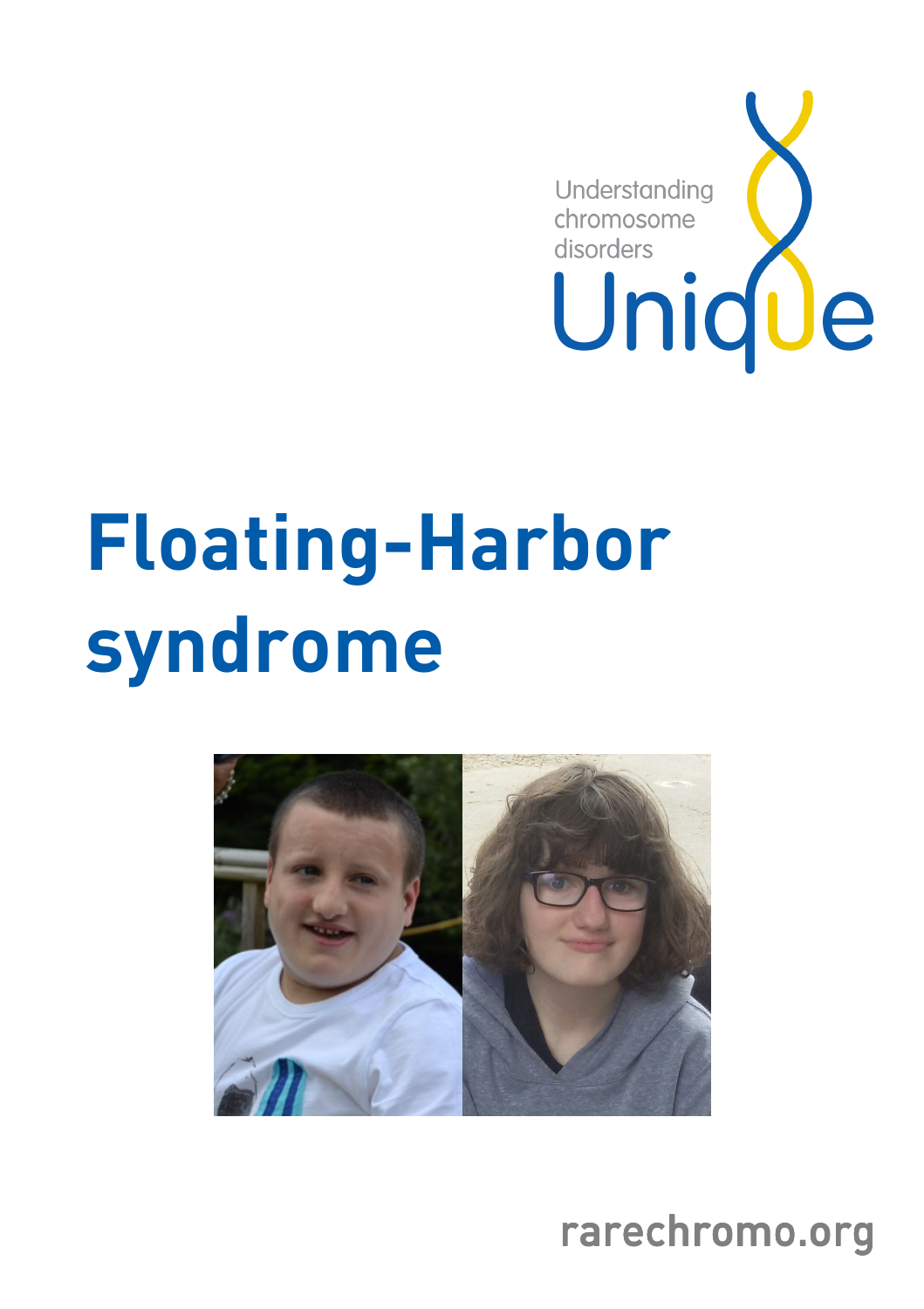#### What is Floating-Harbor syndrome and how is it caused?

Floating-Harbor syndrome is a genetic condition that causes short stature, speech and language delay, and characteristic facial features. It is named after the two hospitals where it was first described – the Boston Floating Hospital and Harbor General Hospital in California. Genes are instructions that have important roles in our growth and development. They are made of DNA and are packaged into structures called chromosomes. Floating-Harbor syndrome is caused by an alteration (mutation) in the SRCAP gene which means that the gene does not function correctly. The SRCAP gene is on chromosome 16 within a band called p11.2. We all have two copies of the SRCAP gene – one on the chromosome 16 inherited from our mother and one on the chromosome 16 inherited from our father. The SRCAP gene is important in regulating cell growth and division and is important for normal development. An individual only needs to have one altered copy of the SRCAP gene to be affected by Floating-Harbor syndrome. This is known as 'autosomal dominant inheritance'.

#### Most common features

All children with Floating-Harbor syndrome are short and have speech and language delay, although the severity can vary. Other typical features include:

- **Characteristic facial features such as a prominent nose**
- $\blacksquare$  Mild to moderate learning disability
- **Minor problems with hearing and eyesight**
- $\blacksquare$  Minor problems with genitalia such as undescended testes
- $\blacksquare$  Kidney problems

 We found that describing speech 'delay' is misleading, as it implies that the ability to speak fluently will come in time. Ryan has limited vocabulary, and unclear pronunciation to all but those who know him well."

 Neeve is very independent and likes to have a go at everything. She does struggle with some things, such as formal learning and especially maths, but she tries very hard. She is very fond of her tablet and likes to edit videos on it.<sup>37</sup>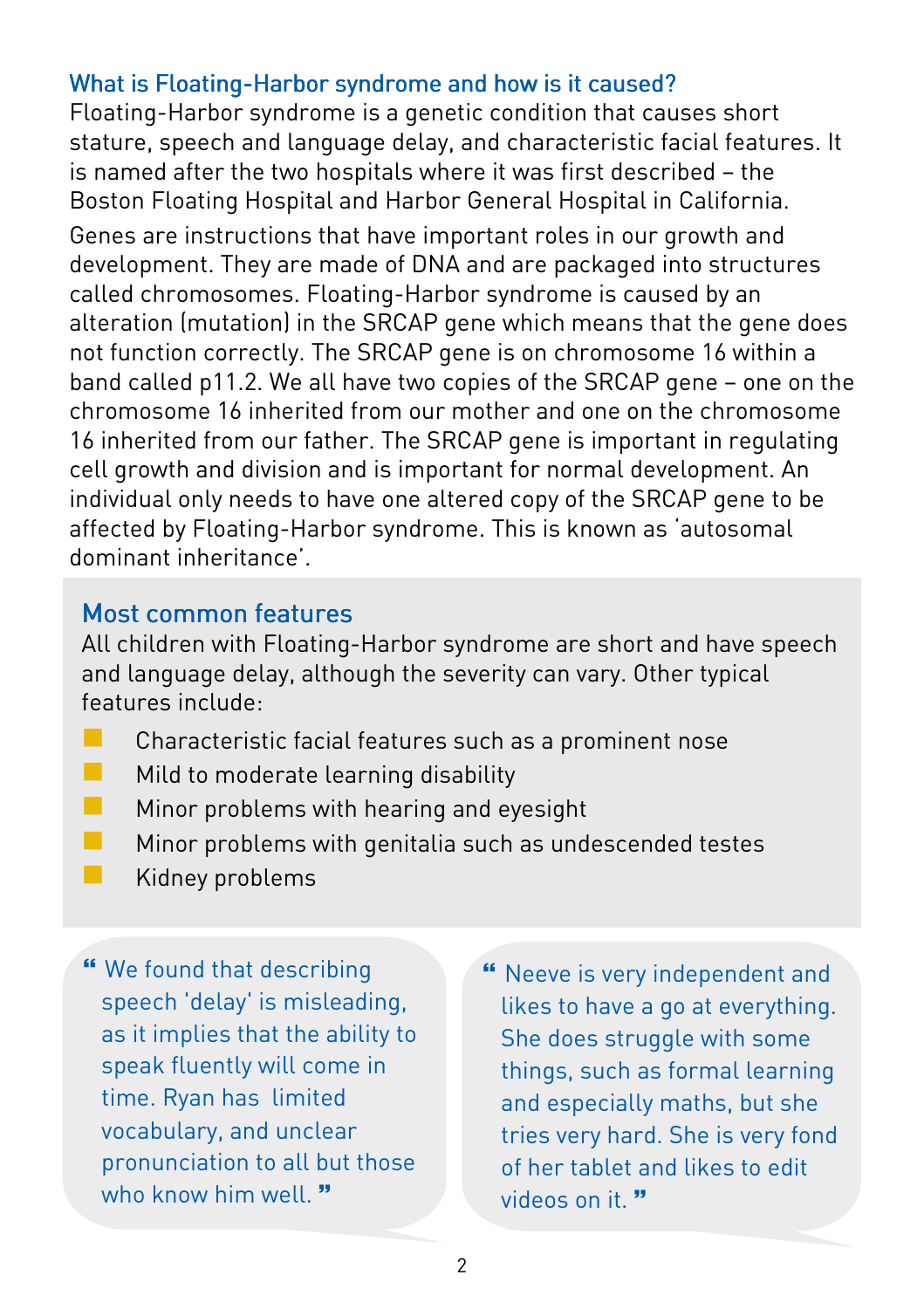#### How many people have this condition?

Floating-Harbor syndrome is a rare condition with about 100 affected individuals reported in the medical literature. The gene for Floating-Harbor syndrome was only identified in 2012. Until this time, a diagnosis of Floating-Harbor syndrome was made based on clinical features of the condition alone. Now a genetic test is often offered to confirm the diagnosis. The increased availability of genetic testing for Floating-Harbor syndrome means that it is likely that more children and adults will be diagnosed with Floating-Harbor syndrome in the future.

#### Why did this happen?

When children are conceived, their parents' genetic material is copied in the egg and sperm that makes a new child. The copying method is not perfect and occasionally random gene alterations occur for the first time. Such gene alterations, therefore, are not found in the child's parents. In the vast majority of families that we know about so far, the SRCAP gene alteration happened 'out of the blue' (this is what you may hear a geneticist referring to as a 'de novo' change). On rare occasions, one parent will have the Floating-Harbor syndrome too and if this is the case, the gene alteration has been inherited from the affected parent.

#### Can it happen again?

Provided that neither parent is found to carry the same SRCAP change as their child, the chance of having another child with the same genetic change would be considered extremely low (less than 1%). The reason why there is some residual risk of recurrence is due to a rare phenomenon called 'gonadal mosaicism'. This is when a parent carries a

genetic change, but it is limited to a small cluster of egg or sperm cells. The genetic change would not, therefore, be detected on this parent's blood test. If either parent has the same SRCAP gene alteration as their child (and therefore also has Floating-Harbor syndrome), every time that they have a child in the future there will be a 50% (1 in 2) chance of having another child with Floating-Harbor syndrome.

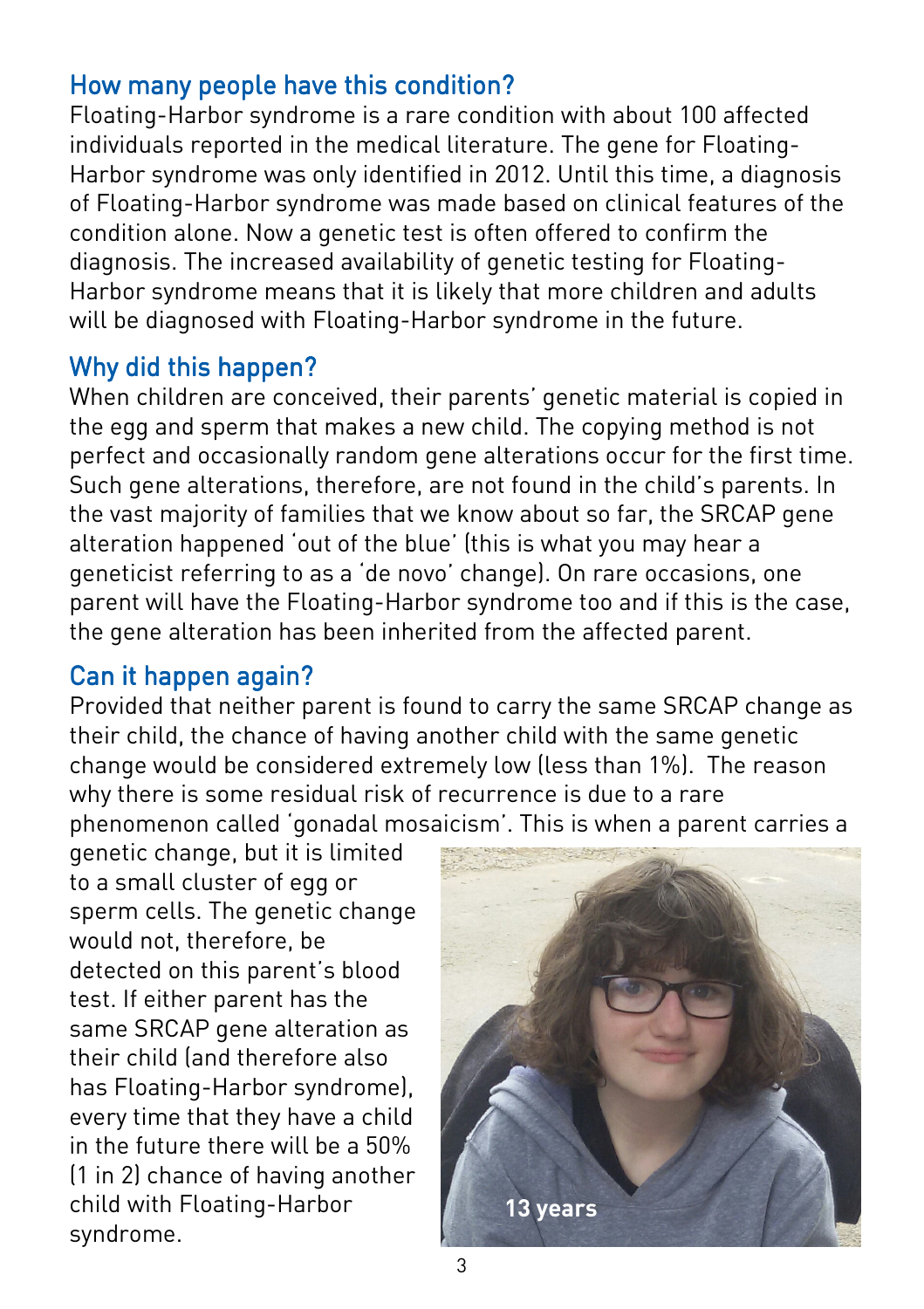# **Development**

#### Growth

Most babies with Floating-Harbor syndrome have a low birth weight and are slow to gain weight and height. Average adult height is 140-155cm. Head size is usually normal. X-rays in early life may show that the bones are slow to develop (delayed bone age). Some children have low levels of growth hormone and may benefit from growth hormone injections to improve their growth.

 Neeve is now 13 and has been on growth hormone injections since she was 4, having been diagnosed with FHS age 3. She is due to stop taking it when she is 14, an event that she is looking forward to immensely!"

# Sitting, moving, walking

Children do not usually have a delay in reaching their motor milestones such as sitting, crawling and walking.

# **Speech**

All children with Floating-Harbor have some degree of speech and language delay and this can be severe. Some children do not learn to speak. Receptive language skills (understanding spoken language) are usually stronger than expressive language skills (speaking or signing). Children with Floating-Harbor syndrome sometimes have a distinctive high pitched or 'nasal' voice.

# Learning

Children usually have mild to moderate learning disability. Most attend a mainstream school but receive extra support with their learning.

#### Behaviour

Behavioural problems such as temper tantrums, attention deficithyperactivity disorder (ADHD) and anxiety are more common in childhood but often improve with age.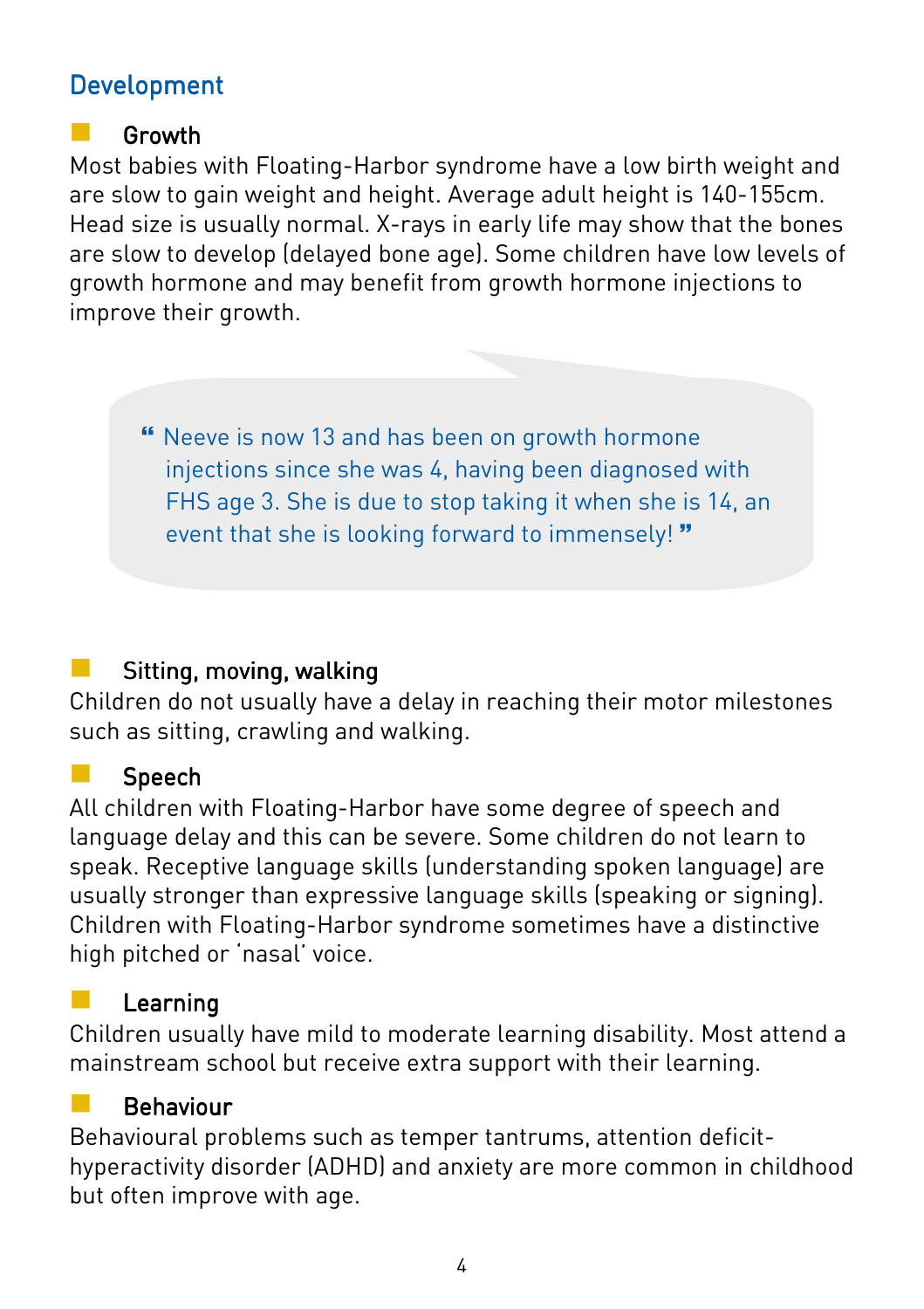The other thing which has impacted most on us as a family is behaviour, described as 'hyperkinetic'. He has displayed classic ADHD behaviour and can be challenging. On the plus side he is a sociable, mostly happy young man with a big character, who is loved by everyone who gets to know him."



# Medical concerns Medical concerns

Minor vision problems such as a squint or being long-sighted are common.

Minor hearing problems such as glue ear may be present. Treatment is needed if this affects how well the child can hear as good hearing is important for speech development.

Seizures/epilepsy have been reported in a small number of individuals with Floating-Harbor syndrome.

Gastrointestinal problems including gastro-oesophageal refluxwhich can be severe and may require treatment with medications or occasionally tube feeding. Constipation is also common and may need medical treatment.

Kidney problems such as hydronephrosis (swollen kidneys caused by a build-up of urine), kidney cysts or a missing kidney can occur. These can usually be picked up on a kidney ultrasound scan. Kidney problems can lead to high blood pressure which may need treatment.

Genital abnormalities including undescended testes and hypospadias (the opening of the urethra through which a boy passes urine is not correctly positioned on the tip of the penis) are common. Boys may need an operation to correct these.

Early puberty may occur (before eight years of age in a girl or nine years of age in a boy).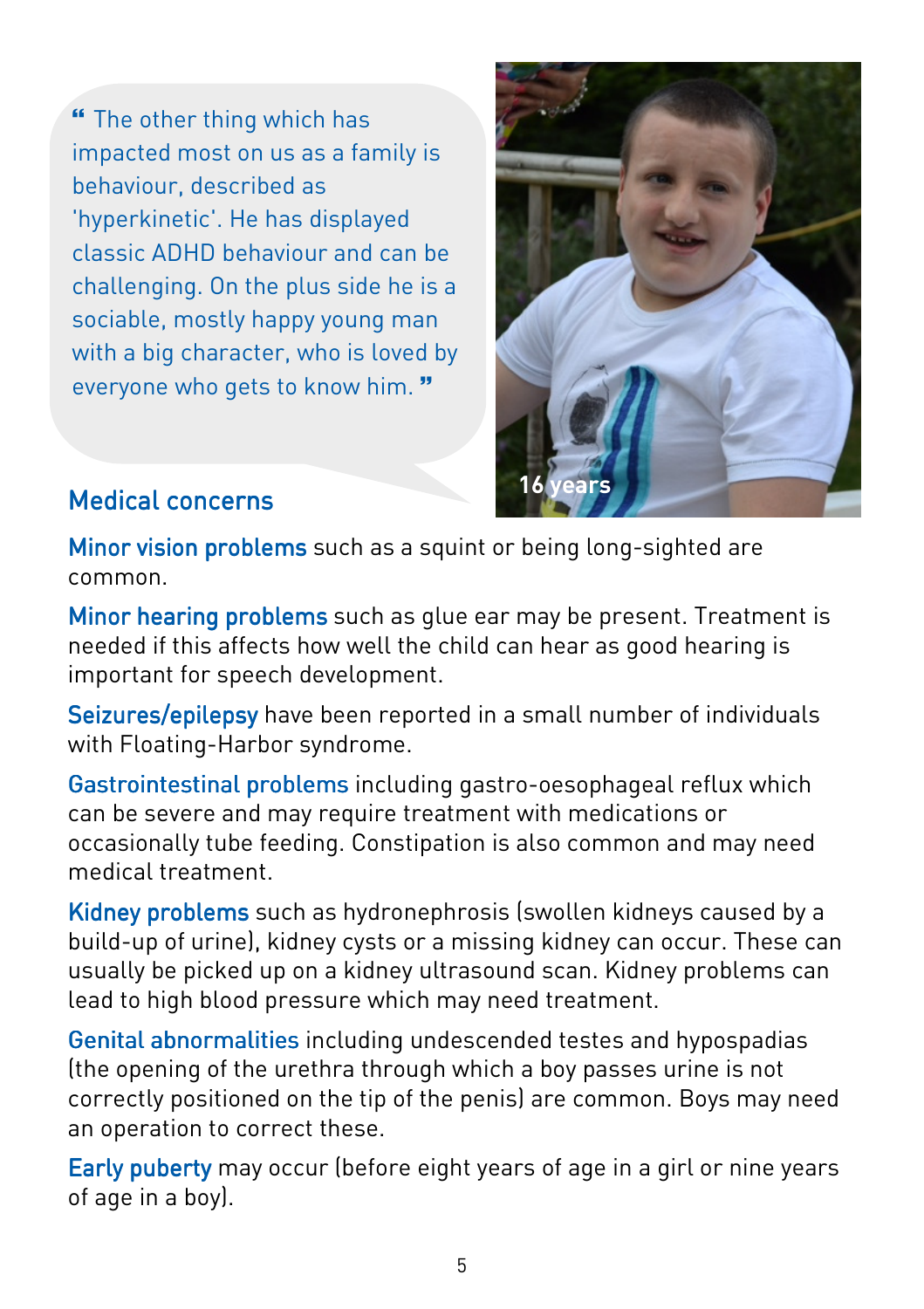Minor hand abnormalities such as short fingers or broad thumbs are common but do not usually cause any health problems.

Dental problems such as a delay in losing milk teeth, dental decay and small teeth are often seen but may not cause any health problems. Brushing teeth twice a day and avoiding sugary snacks and drinks is important to prevent tooth decay.

#### **Management recommendations**

#### At diagnosis

- Full clinical examination including examination of heart and genitalia
- $\blacksquare$  Full developmental assessment by community pediatrician
- Feeding management if necessary
- Kidney and urinary tract ultrasound scan
- $\blacksquare$  EEG (measurement of brain's electrical activity), if seizures are suspected
- Eye check
- $\blacksquare$  Hearing check
- **Dental check**
- Endocrine (hormone specialist) review to consider growth hormone and thyroid hormone measurements

#### After diagnosis

- Long-term follow-up by a community paediatrician
- Speech and language therapy usually required
- **Physiotherapy, and occupational therapy if needed**
- Regular eyesight and hearing checks may be recommended
- Regular dental checks
- Annual blood pressure check
- One further kidney scan in early adulthood to check for kidney cysts
- $\blacksquare$  Further endocrine review if signs of early puberty or if growth velocity (speed of growth) slows
- $\blacksquare$  Follow-up in genetics clinic as required

 Neeve is a lively member of the family, it is certainly quiet when she is not around! She has an infectious laugh and you can't help joining in when she starts giggling! She is a stickler for rules, and likes to make sure everyone is abiding by them."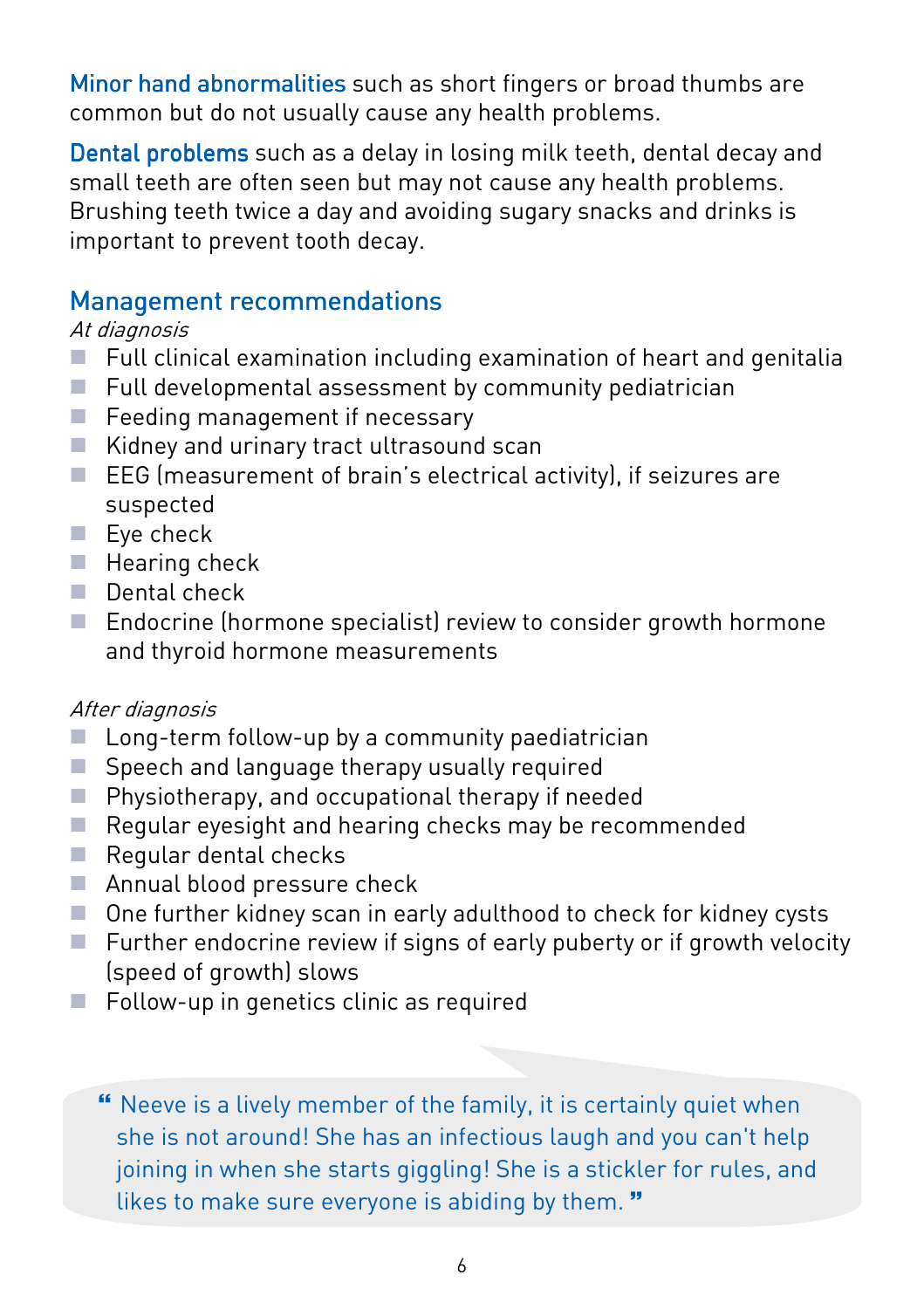# **References**

Nikkel et al, The phenotype of Floating-Harbor syndrome: clinical characterization of 52 individuals with mutations in exon 34 of SRCAP. Orphanet Journal of Rare Diseases 2013, 8:63

Nowaczyk MJM, Nikkel SM, White SM. Floating-Harbor Syndrome. 2012 Nov 29 [Updated 2013 Jan 24]. In: Pagon RA, Adam MP, Ardinger HH, et al., editors. GeneReviews® [Internet]. Seattle (WA): University of Washington, Seattle; 1993-2016.

Available from: http://www.ncbi.nlm.nih.gov/books/NBK114458/ Hood et al, Mutations in SRCAP, encoding SNF2-related CREBBP activator protein, cause Floating-Harbor syndrome. Am J Hum Genet. 2012 Feb 10; 90(2):308-13

Reschen et al, Floating-Harbor syndrome and polycystic kidneys associated with SRCAP mutation. Am J Med Genet A. 2012 Dec;158A (12):3196-200.

# **Notes**